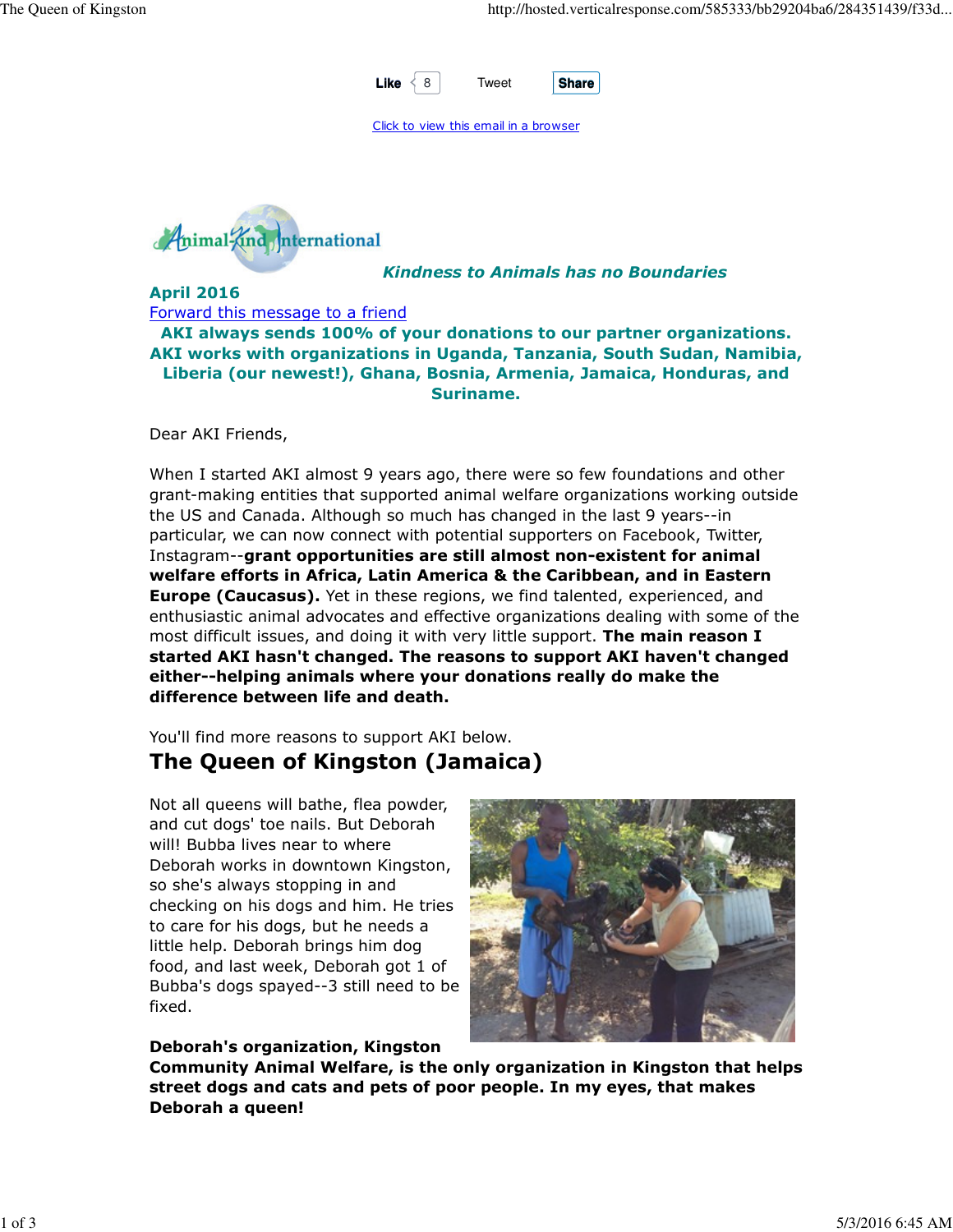To read about some of the dogs and cats that KCAW helps--thanks to AKI donors- please check our AKI Blog, in particular, the April 16 post about the Queen of Kingston. KCAW can't do this without our help! Your donations are so appreciated.

http://www.animal-kind.org/#!the-aki-blog/rcqjv

### The Oldest Street Dog in Kingston

Deborah thinks that this girl gets the title. Deborah said, "I feed her every day. She waits for me on the sidewalk. She has no teeth, so I prepare special meals for her. She 'gums' her food, very efficiently. She is a darling darling dog." Deborah has been feeding her for so many years. "She seems happy to be living on this sidewalk, it's what she knows and loves, the freedom and familiarity and all the people know her too."



Kingston Community Animal Welfare has been an AKI partner organization since I started AKI in 2007. From when I met Deborah and fed needy dogs and cats with her to now....there are so few places she can count on for support. Please consider helping where your help is needed most!

#### http://www.animal-kind.org/#!donatetoaki/epq2c

## If you've wondered if your donations can really make a difference....

Yes! They can. An AKI donor contributed the money to build this new, beautiful, roomy cattery at the Uganda SPCA Haven. Without her support, the cats would still be in the old rickety cattery. I was always so worried that a dog would make his way in and get to the cats (Luckily that never happened). Now the cats are 100% safe and secure.

Alex Ochieng sent the good news, "We fixed cat tree on the middle of the



house, the house has 2 doors and places for swinging. We would like to say big THANK YOU to AKI and the family who sponsored the cat house."

Please check this AKI Blog post to read how Uganda SPCA uses AKI donor funds, and please consider donating--our partner organizations rely on your donations to rescue, rehabilitate, advocate, rejuvenate.

You can support emergency vet care, spay/neuter, shelter renovations, dog and cat food-just let us know your preferences!

http://www.animal-kind.org/#!Your-donations-at-work-for-Uganda-SPCA/k4fzm /5716a97c0cf25351a37b68aa